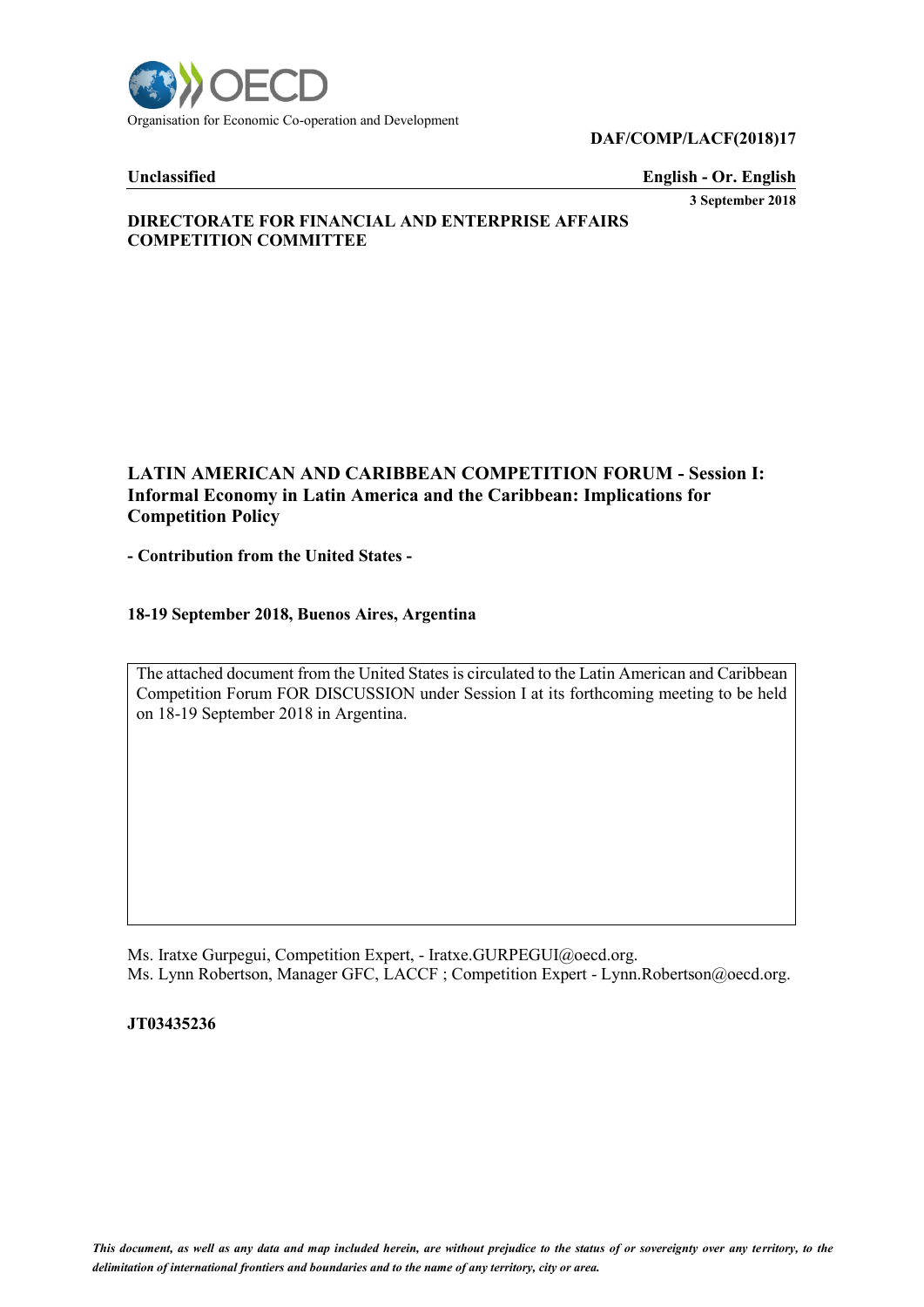*Session I: Informal Economy in Latin America and the Caribbean: Implications for Competition Policy*

*Competition Policy and the Informal Economy*

**- Contribution from the United States -**

1. The influence of the informal economy is not as prevalent in the United States as it is in some economies.<sup>1</sup> While there are many reasons for this, one of the most significant is that the regulatory cost of doing business in most markets in the United States is sufficiently low that entrepreneurs do not feel a need to retreat to the informal economy in order to avoid those costs. <sup>2</sup> While the informal economy thus has a minimal impact on the antitrust agencies' direct enforcement responsibilities, the need to ensure that the regulatory cost of doing business remains at a level that encourages firms to remain within the formal economy suggests a critical role for competition advocacy to promote regulatory approaches that impose the least onerous barriers to participating in the formal economy.

# **1. The Informal Economy and Enforcement**

2. The United States antitrust agencies, the Department of Justice and the Federal Trade Commission, do not directly attempt to address the causes and effects of the informal economy. To be sure, the failure of firms in the informal economy to abide by the rules can affect their role in the market, to the extent that firms that do not comply with regulations likely incur fewer costs than firms that comply with regulatory requirements. Nonetheless, these problems are more effectively addressed by specialized regulators who have particular expertise and appropriate enforcement tools.

3. In cases in which informal market participants play a role in an antitrust market under investigation, the role of those market participants is taken into account just as formal participants are. Their market shares would be estimated according to the best available data and their ability to constrain an anticompetitive rise in prices or decrease in output would be considered. Consideration of their ability to constrain prices would, of course, need to take into account any limitations on their competitive significance that is caused by the informal nature of their market participation, the likelihood of market exit that might be caused by law enforcement efforts, and the extent to which price discrimination is

<sup>1</sup> According to a World Bank study, the shadow economy amounted to only 8.4% of the U.S. economy in 2007, compared to a global average of 28.4%. F. Schneider et al, Shadow Economies All Over the World, Policy Research Working Paper 5356, available at http://documents.worldbank.org/curated/en/311991468037132740/pdf/WPS5356.pdf.

<sup>&</sup>lt;sup>2</sup> According to the World Bank, it takes six days to form a business in the United States, as opposed to 31.7 days in the Latin America and the Caribbean region; 81 days to deal with construction permits as opposed to 191.8 days; and 15 days to register real property, as opposed to 111.6 days. World Bank, Doing Business Project (2018), available at [http://www.doingbusiness.org/.](http://www.doingbusiness.org/)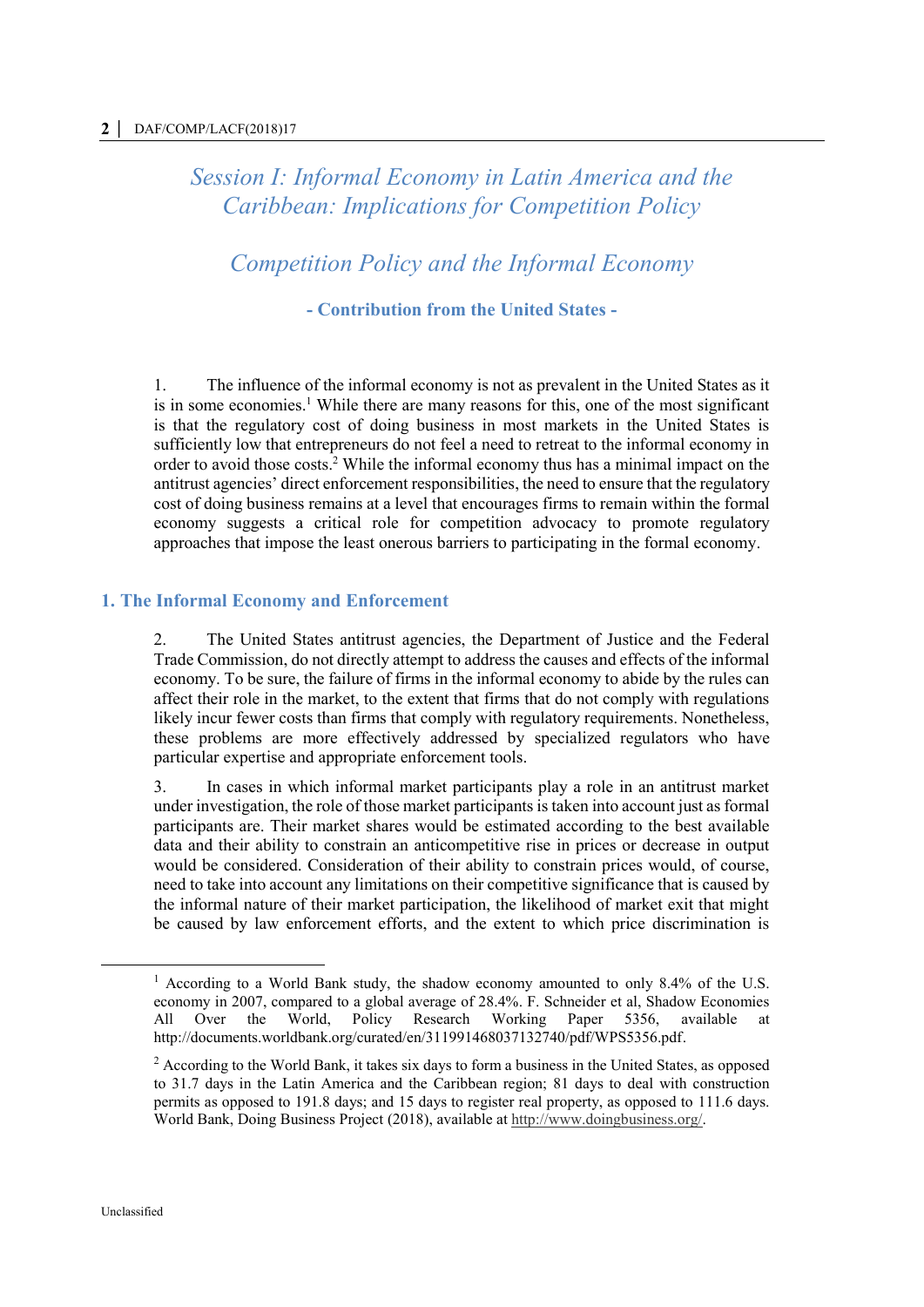feasible against an infra-marginal group of purchasers who insist on lawful products and who qualify as a distinct market.

# **2. Removal of Incentives to Participate in the Informal Economy**

4. Identifying the most appropriate role for a competition agency in addressing market distortions caused by the informal economy requires asking why firms operate in the shadows rather than as part of the formal economy. While there are many reasons, one documented cause is that burdensome regulation can make it difficult for entrepreneurs to enter the formal market and thus drive them underground.<sup>3</sup> As Hernando De Soto notes:

*"in Peru, for example, it takes a new entrepreneur thirteen years to overcome the legal and administrative hurdles required to build a retail market for food that would help take vendors off the street; twenty-one years to obtain authorisation to construct a legally titled building on wasteland; twenty-six months to get authorisation to operate a new bus route; and nearly a year, working six hours a day, to gain the legal license to operate a sewing machine for commercial purposes.*

5. In the face of such obstacles, new entrepreneurs hold their assets outside the law and therefore do not have access to the facilitative devices that a formal legal system should provide to help them organise and leverage resources. Because they have no secure property rights and cannot issue shares, they cannot capture investment. Because they have no patents or royalties, they cannot encourage or protect innovations. Because they do not have access to contracts and justice organised on a wide scale, they cannot develop longterm projects. Because they cannot legally burden their assets, they are unable to use their homes and businesses to guarantee credit."<sup>4</sup>

6. Establishing regulations that impede the productivity of formal firms promotes a systemic misallocation of resources by creating incentives for firms to remain informal.<sup>5</sup> Not only can regulations misallocate resources by harming the productivity of formal firms, they can serve as barriers to entry keeping out firms or workers that hope to enter the formal sector. These barriers impede the Schumpeterian creative destruction of the unproductive

<sup>3</sup> William E. Kovacic, Designing and Implementing Competition and Consumer Protection Reforms in Transitional Economies: Perspectives from Mongolia, Nepal, Ukraine, and Zimbabwe, 44 DePaul L. Rev. 1197, 1206-08 (1994).

<sup>4</sup> Hernando De Soto, The Other Path, The Economic Answer to Terrorism (2002) xviii-xix. Access to credit is overwhelmingly seen as the biggest barrier to growth by both informal firms and small formal firms. See R. La Porta & A. Shleifer, Informality and Development, 28 J. of Economic Perspectives 109, 116 (2014). The academic literature does raise questions as to whether, even in the absence of burdensome regulation, informal enterprises are likely to transition to the formal sector given the relatively low educational levels of managers of informal firms. R. La Porta & A. Shleifer, Informality and Development, 28 J. of Economic Perspectives 109, 117 (2014). Even if not, however, employees in the informal sector are strong candidates for transition to the formal sector. *Id.*

<sup>5</sup> Matías Busso, María Victoria Fazio, and Santiago Levy, "(In)formal and (Un)productive: The Productivity Costs of Excessive Informality in Mexico," Inter-American Development Bank, IDB Working Paper Series No. IDB-WP-341, 2012, at 32.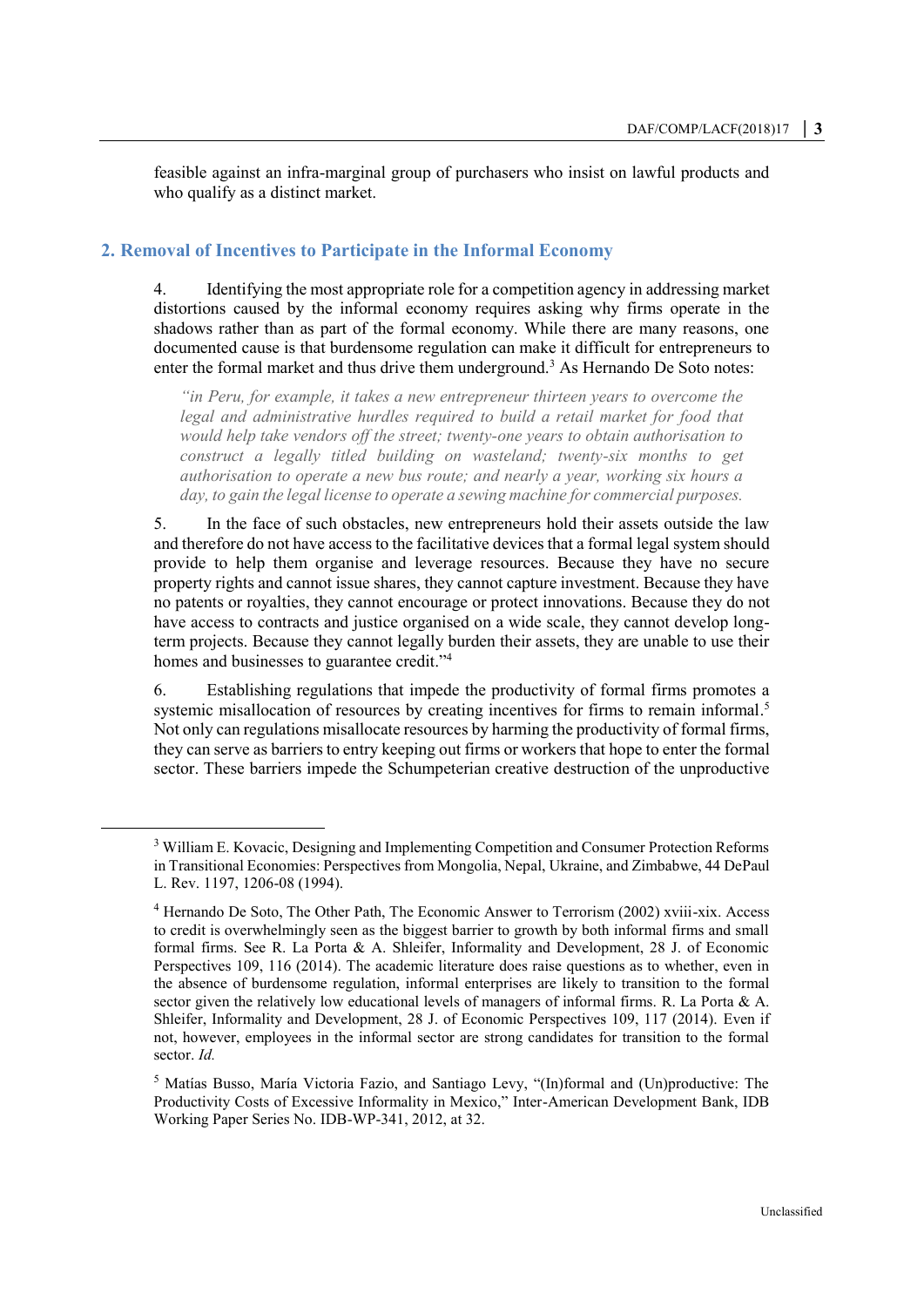#### **4 │** DAF/COMP/LACF(2018)17

economy.<sup>6</sup> In principle, therefore, a strategy of minimizing occupational barriers to entry and growth can help accelerate the growth of the formal sector and reduce the footprint of the informal economy.

7. While regulation clearly has an important role in protecting consumers' health, safety, and well-being, it has the potential to introduce barriers to formal participation in markets that may create incentives for firms to remain in the informal sector. A valuable role that a competition agency can play is to encourage regulators and lawmakers to balance the costs and benefits of regulation. This has been an important part of the DOJ and FTC competition policy toolkit for many years.<sup>7</sup> Without an informed balance of costs and benefits, it can be difficult to understand the hidden effects of regulation and to recognize when those costs outweigh the desired benefits. Indeed, there are many cases where proponents of regulation assert some public benefit when the real purpose and effect of the proposed regulation is to restrict or eliminate competition.

8. Through its competition advocacy functions, a competition agency can bring great value by helping to illuminate the difference between the legitimate purposes of regulation and attempts to use regulation to hinder competition. A competition agency can also help regulators identify less restrictive ways to address legitimate regulatory goals. Restrictive business regulation is often promoted by those who have an economic stake in restricting entry into markets, normally vested incumbents.<sup>8</sup> Regulations that are not carefully tailored to their legitimate purposes can slow down the vital process of creative destruction by protecting a sector's less productive incumbent firms at the expense of innovative challenger firms.

9. More broadly, competition agencies may be among those within government who institutionally appreciate the importance of applying a cost-benefit analysis to regulation. They may thus be well- positioned to assist legislators and regulators to develop an approach to regulation informed by an understanding of how their actions can create or reduce incentives for participation in the formal economy. In some cases, the competition agency may be the only government institution with the expertise, interest, and resources

<sup>&</sup>lt;sup>6</sup> Schumpeterian creative destruction is the incessant revolution of the economy from within caused by innovation. See Joseph A. Schumpeter, "Capitalism, Socialism and Democracy," Harper, New York (3d ed. 1950), at 81-86.

<sup>7</sup> See Mainstreaming Competition Policy Into the Overall Economic Policy and Government Actions in Latin America and the Caribbean – Contribution from the United States (Latin American Competition Forum, September 2014), available at [https://www.ftc.gov/system/files/attachments/us-submissions-oecd-other-international](https://www.ftc.gov/system/files/attachments/us-submissions-oecd-other-international-competition-fora/mainstreaming_competition_policy_us_oecd.pdf)[competition-fora/mainstreaming\\_competition\\_policy\\_us\\_oecd.pdf.](https://www.ftc.gov/system/files/attachments/us-submissions-oecd-other-international-competition-fora/mainstreaming_competition_policy_us_oecd.pdf) More broadly, the Office of Information and Regulatory Affairs in the Office of Management and Budget has responsibility for balancing costs and benefits of federal regulation generally. *See*  https://www.whitehouse.gov/omb/information-regulatory-affairs/.

<sup>8</sup> See, e.g., FTC Commissioner Maureen K. Ohlhausen, "Brother, May I?: The Challenge of Competitor Control over Market Entry," Remarks before The Global Antitrust Economics Conference (May 29, 2015), available at https://www.ftc.gov/system/files/documents/public\_statements/645861/150529gmukeynote.pdf.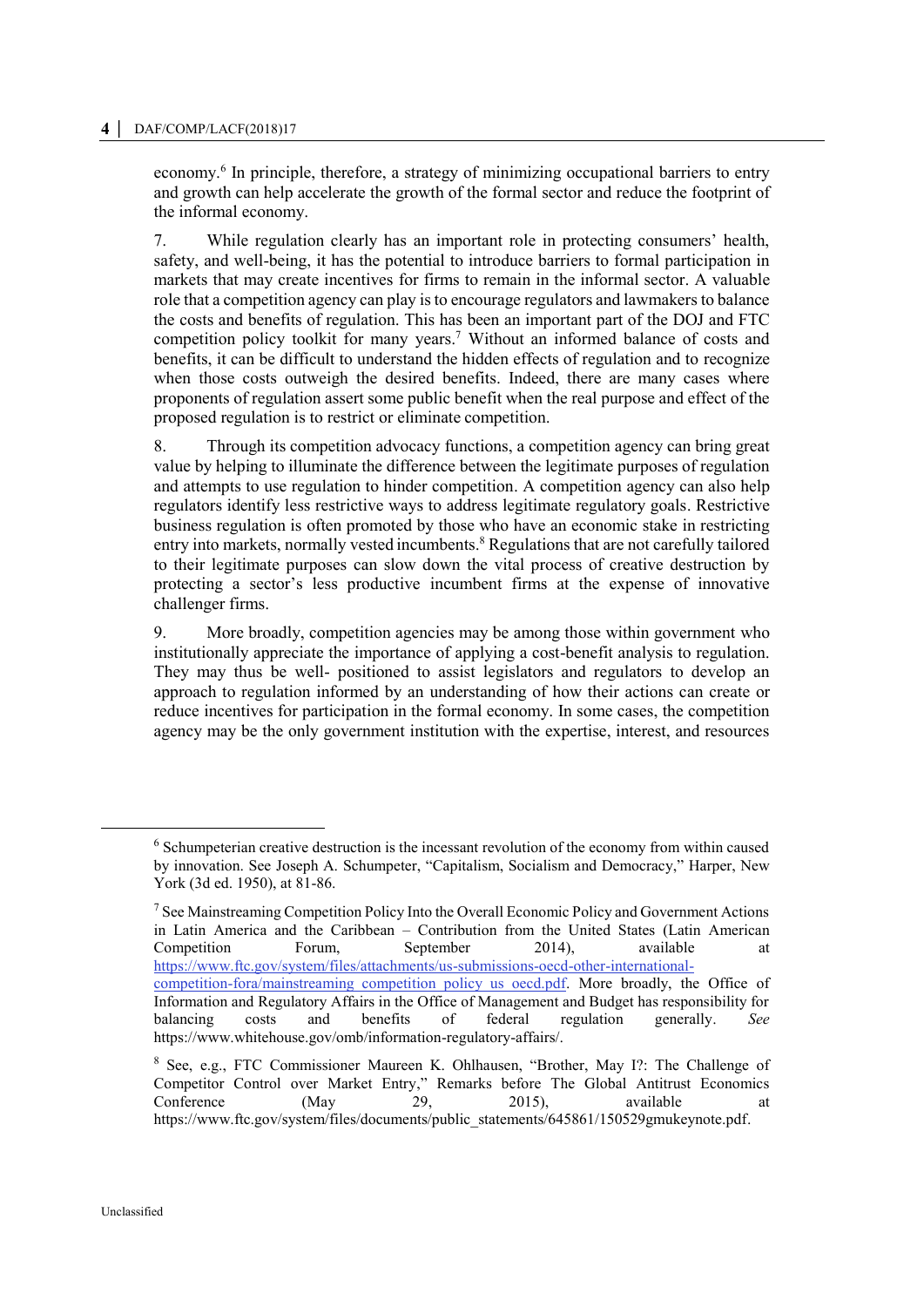to balance the costs and benefits of regulation and to advocate publicly for the removal of regulations that prevent market entry.<sup>9</sup>

# **3. Occupational Licensure as a Barrier to Participation in the Formal Economy**

10. In 2017, the Federal Trade Commission established an "Economic Liberty Task Force" to examine occupational restrictions that restricted the opportunity of individuals to practice. According to former Acting Chairman Maureen Ohlhausen, individuals on the lower and middle rungs of the economic ladder are disproportionately affected by occupational licensing. "Occupational licensing regulations can prevent individuals from using their vocational skills and entering new professions, as well as starting small businesses or creating new business models."<sup>10</sup>

11. The FTC has been studying the effects of excessive occupational licensing for many years. In a seminal 1990 study, for example, FTC economists Carolyn Cox and Susan Foster found that "occupational licensing frequently increases prices and imposes substantial costs on consumers. At the same time, many occupational licensing restrictions do not appear to realize the goal of increasing the quality of professionals' services."<sup>11</sup>

12. Over the years, the FTC has used its competition advocacy tools to argue against excessive regulation that has the potential of excluding individuals from the formal economy. While these interventions were aimed at increasing competition and were not specifically aimed at moving resources from the informal sector to the formal one, the effect may have been the same. Occupational restrictions are most likely to impact participation in the formal economy in sectors that require little capital, use relatively simple production and marketing methods and employ less skilled workers.<sup>12</sup> These are also the sectors in which formal firms face the most direct competition from informal firms.<sup>13</sup> A few examples follow.

<sup>9</sup> See Mainstreaming Competition Policy Into the Overall Economic Policy and Government Actions in Latin America and the Caribbean – Contribution from the United States (Latin American Competition Forum, September 2014), available at [https://www.ftc.gov/system/files/attachments/us-submissions-oecd-other-international](https://www.ftc.gov/system/files/attachments/us-submissions-oecd-other-international-competition-fora/mainstreaming_competition_policy_us_oecd.pdf)[competition-fora/mainstreaming\\_competition\\_policy\\_us\\_oecd.pdf.](https://www.ftc.gov/system/files/attachments/us-submissions-oecd-other-international-competition-fora/mainstreaming_competition_policy_us_oecd.pdf)

<sup>&</sup>lt;sup>10</sup> FTC Acting Chairman Maureen K. Ohlhausen, "Advancing Economic Liberty," Remarks at the George Mason Law Review's 20th Annual Antitrust Symposium, February 23, 2017, available at https://www.ftc.gov/system/files/documents/public\_statements/1098513/ohlhausen\_ advancing economic liberty 2-23-17.pdf.

<sup>&</sup>lt;sup>11</sup> Cox and Foster (1990), The Costs and Benefits of Occupational Regulation," available at https://www.ftc.gov/system/files/documents/reports/costs-benefits-occupationalregulation/cox\_foster -\_occupational\_licensing.pdf.

<sup>&</sup>lt;sup>12</sup> Several states in the United States, for example, license hair braiders, requiring as many as 600 hours of training before qualifying as hair braiders. See Paul Avelar & Nick Sibilla, Untangling Regulations (2014), available at https://ij.org/wp-content/uploads/2015/03/untanglingregulations.pdf.

<sup>&</sup>lt;sup>13</sup> Gonzalez and Francesca Lamanna, "Who Fears Competition from Informal Firms? Evidence from Latin America," The World Bank, Policy Research Working Paper 4316, at 17.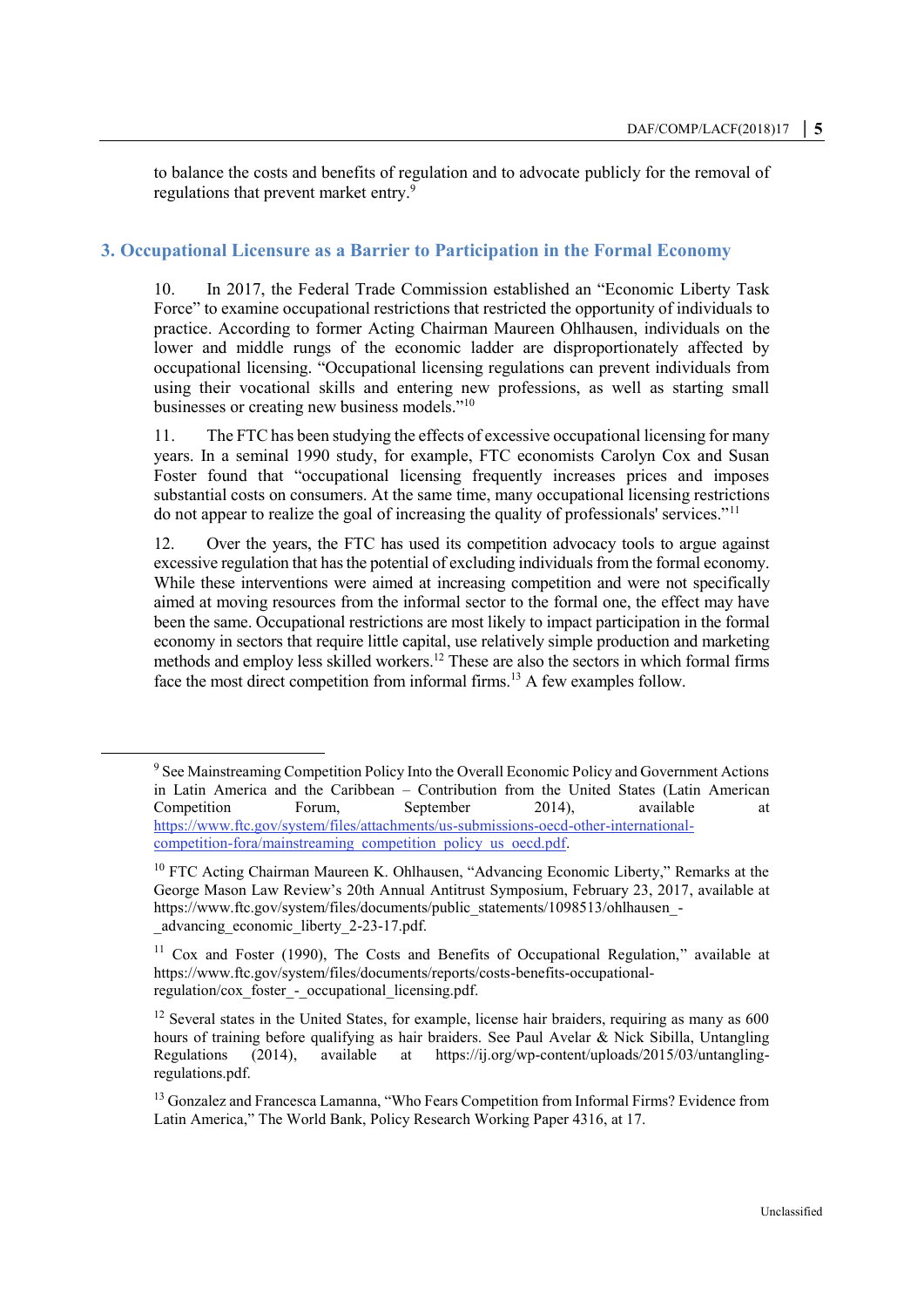# **3.1. Urban Transportation**

13. Our first examples center on the taxi industry in the age of ride-sharing apps. In the United States, taxi services are regulated at the state or local level. In many jurisdictions, such as New York City, where entry is highly regulated, a substantial informal taxi industry, known as "gypsy" cabs developed alongside the formal industry.<sup>14</sup> While the FTC had encouraged and witnessed some state and local deregulation of the industry prior to the introduction of ride-sharing apps, $15$  the arrival of new competition spurred a wave of regulation concerning the recent entrants.

14. For example, the City of Chicago proposed an ordinance regulating transportation network providers (TNPs). Among other provisions, the ordinance would have required an annual \$25,000 license fee and required \$1,000,000 in liability insurance for TNPs, compared to only an annual \$500 license fee and \$350,000 in insurance for traditional taxi services. The ordinance would also have prohibited TNP drivers from picking up or dropping off at the city's airports.

15. The FTC submitted comments to the City Council of Chicago about the proposed ordinance.<sup>16</sup> The comment warned that regulations should not "in purpose or effect favor one group of competitors over another," and recommended that any necessary licensing fees should be structured as to avoid deterring new entry or further expansion into the market. The ordinance had few positive consumer protection benefits, and unnecessarily burdened TNPs. Ultimately, the FTC warned that many of the proposed regulations were not needed to meet the purported consumer protection purposes of the ordinance, and that the harm to competition outweighed any consumer protection benefits.

#### **3.2. Teeth Floating**

16. Animal teeth floating is the practice of filing down the outer contours of animal teeth, a common practice for horses. The practice is a routine topical service. Animal health services are regulated in the United States by state veterinary boards, which may typically define which services must be done by licensed veterinary personnel and do not require licensure. In Texas, as in many states, teeth floating is not considered a dental procedure that requires licensure. In 2010, however, the Texas Board of Veterinary Medical Examiners proposed a rule that would have expanded the definition of veterinary dentistry to include teeth floating, which would require a practitioner to have a veterinary license or

<sup>&</sup>lt;sup>14</sup> M. Frankena & P. Pautler, An Economic Analysis of Taxicab Regulation (1984), Federal Trade Commission Bureau of Economics Staff Report at 63 (1984), available at https://www.ftc.gov/sites/default/files/documents/reports/economic-analysis-taxicabregulation/233832.pdf.

<sup>&</sup>lt;sup>15</sup> See Taxi Services Regulation and Competition – United States (submission to OECD Working Party No. 2 on Competition and Regulation, Oct. 2007), available at [https://www.ftc.gov/sites/default/files/attachments/us-submissions-oecd-and-other-international](https://www.ftc.gov/sites/default/files/attachments/us-submissions-oecd-and-other-international-competition-fora/ustaxis.pdf)[competition-fora/ustaxis.pdf.](https://www.ftc.gov/sites/default/files/attachments/us-submissions-oecd-and-other-international-competition-fora/ustaxis.pdf)

<sup>&</sup>lt;sup>16</sup> Comment of the FTC Staff to Chicago City Council on Proposed Regulation of Transportation Network Providers (2014), available at [https://www.ftc.gov/system/files/documents/advocacy\\_documents/ftc-staff-comment-honorable](https://www.ftc.gov/system/files/documents/advocacy_documents/ftc-staff-comment-honorable-brendan-reilly-concerning-chicago-proposed-ordinance-o2014-1367/140421chicagoridesharing.pdf)[brendan-reilly-concerning-chicago-proposed-ordinance-o2014-](https://www.ftc.gov/system/files/documents/advocacy_documents/ftc-staff-comment-honorable-brendan-reilly-concerning-chicago-proposed-ordinance-o2014-1367/140421chicagoridesharing.pdf) [1367/140421chicagoridesharing.pdf.](https://www.ftc.gov/system/files/documents/advocacy_documents/ftc-staff-comment-honorable-brendan-reilly-concerning-chicago-proposed-ordinance-o2014-1367/140421chicagoridesharing.pdf)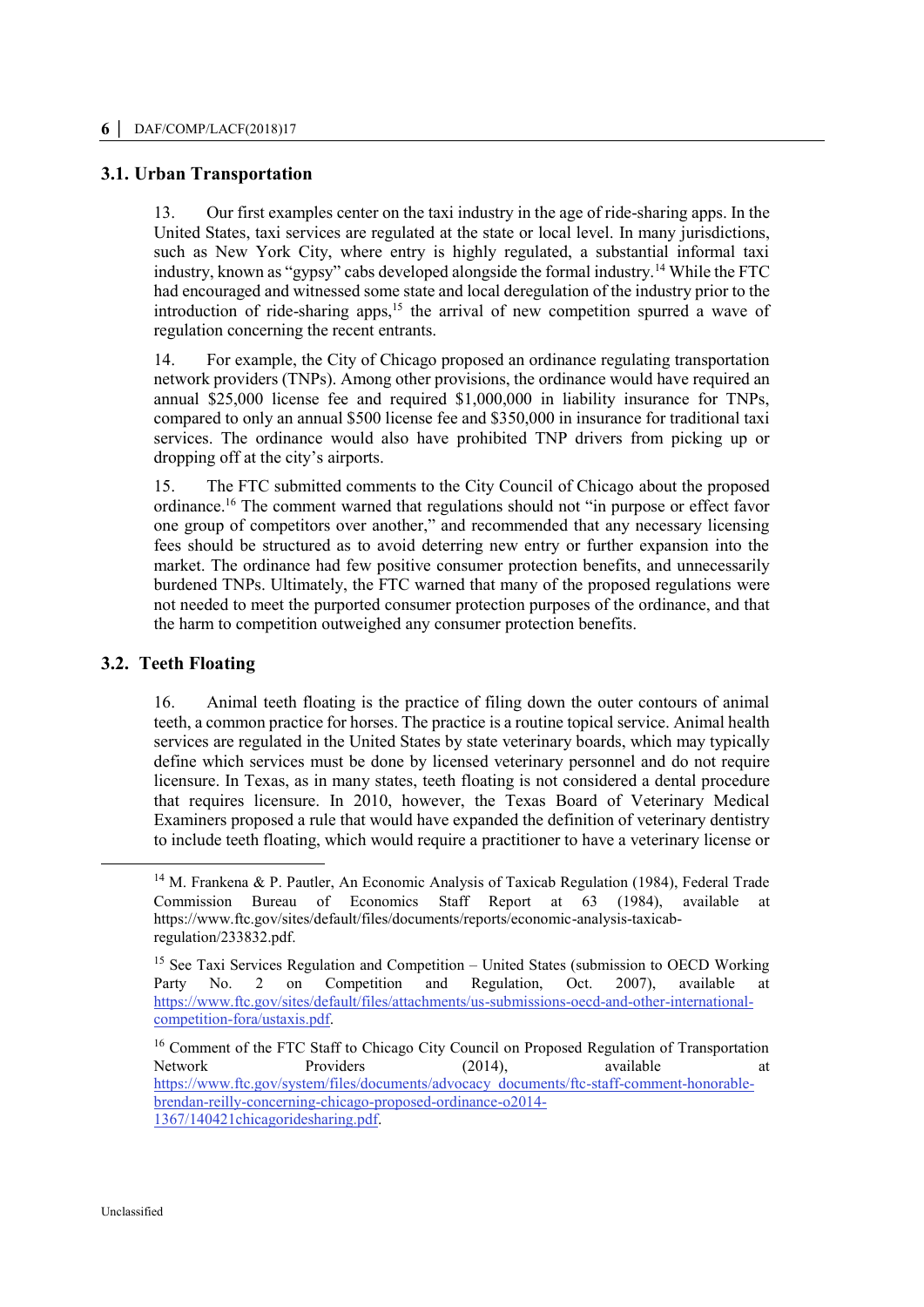be supervised by a licensed veterinarian. Research showed that most veterinarians did not normally perform teeth floating. This rule would create a shortage of personnel available to perform this service and would have raised prices.

17. In response, FTC staff submitted a comment concluding that the rule was likely to reduce competition and raise prices. <sup>17</sup> The FTC noted that Texas horse owners would likely experience higher prices for horse floating services, with no apparent countervailing benefit to consumer protection. Lay horse teeth floaters, which include equine dentists, have been shown to be skilled at the practice and may be more skilled at the practice than a licensed veterinarian. The FTC concluded that the proposed rule would significantly restrict competition, and, without a better showing of the consumer protection benefits this rule provides, it should be rejected.

# **3.3. Interior Design**

 $\overline{a}$ 

18. The interior design industry is generally not subject to government licensure, but practitioners may choose to seek accreditation by one of a number of private licensing boards. Accreditation may provide consumers with valuable information on a designer's quality, experience and other information, but generally, any individual may hold him or herself out as an interior designer without accreditation. In 1989, a law was proposed in Texas that would have created a State Board of Interior Design to license interior designers.<sup>18</sup> Under the law proposed at the time, six years of professional education and completion of a state provided examination would be required to obtain a license. While the proposed law would not have prohibited unlicensed persons from practicing interior design, it would have prohibited use of the title "interior designer" by an unlicensed person.

19. The FTC submitted comments to the Texas Senate recommending disapproval of the proposed law, arguing that the law had little benefits to consumers, as multiple private accreditation boards already existed.<sup>19</sup> The FTC commented that the law would harm competition and push out lower-priced designers, and as submitted, the law would do more harm than good.

20. In each of these cases, the proposed regulations are examples of the kind of regulatory intervention that could push non-licensed practitioners into the informal economy. When prices are artificially raised due to regulation in an industry, there is a greater risk of informal market participation.<sup>20</sup>

<sup>&</sup>lt;sup>17</sup> Comment of the FTC Staff to the Texas Board of Veterinary Medical Examiners on Proposed<br>Rule Restricting Competition (2010), available at Rule Restricting Competition (2010), available at [https://www.ftc.gov/os/2010/09/100910texasteethfloating.pdf.](https://www.ftc.gov/os/2010/09/100910texasteethfloating.pdf)

<sup>&</sup>lt;sup>18</sup> Comment of the FTC Staff to Texas Senator O.H. Harris on the Interior Designers Licensing Act (1989), available at [https://www.ftc.gov/sites/default/files/documents/advocacy\\_documents/ftc](https://www.ftc.gov/sites/default/files/documents/advocacy_documents/ftc-staff-comment-hon.o.h.harris-concerning-texas-s.b.454-license-interior-designers/v890045.pdf)[staff-comment-hon.o.h.harris-concerning-texas-s.b.454-license-interior-designers/v890045.pdf.](https://www.ftc.gov/sites/default/files/documents/advocacy_documents/ftc-staff-comment-hon.o.h.harris-concerning-texas-s.b.454-license-interior-designers/v890045.pdf)

<sup>&</sup>lt;sup>19</sup> Comment of the FTC Staff to Texas Senator O.H. Harris on the Interior Designers Licensing Act (1989), available at [https://www.ftc.gov/sites/default/files/documents/advocacy\\_documents/ftc](https://www.ftc.gov/sites/default/files/documents/advocacy_documents/ftc-staff-comment-hon.o.h.harris-concerning-texas-s.b.454-license-interior-designers/v890045.pdf)[staff-comment-hon.o.h.harris-concerning-texas-s.b.454-license-interior-designers/v890045.pdf.](https://www.ftc.gov/sites/default/files/documents/advocacy_documents/ftc-staff-comment-hon.o.h.harris-concerning-texas-s.b.454-license-interior-designers/v890045.pdf)

<sup>&</sup>lt;sup>20</sup> See Gonzalez and Francesca Lamanna, "Who Fears Competition from Informal Firms? Evidence from Latin America," The World Bank, Policy Research Working Paper 4316, at 18.